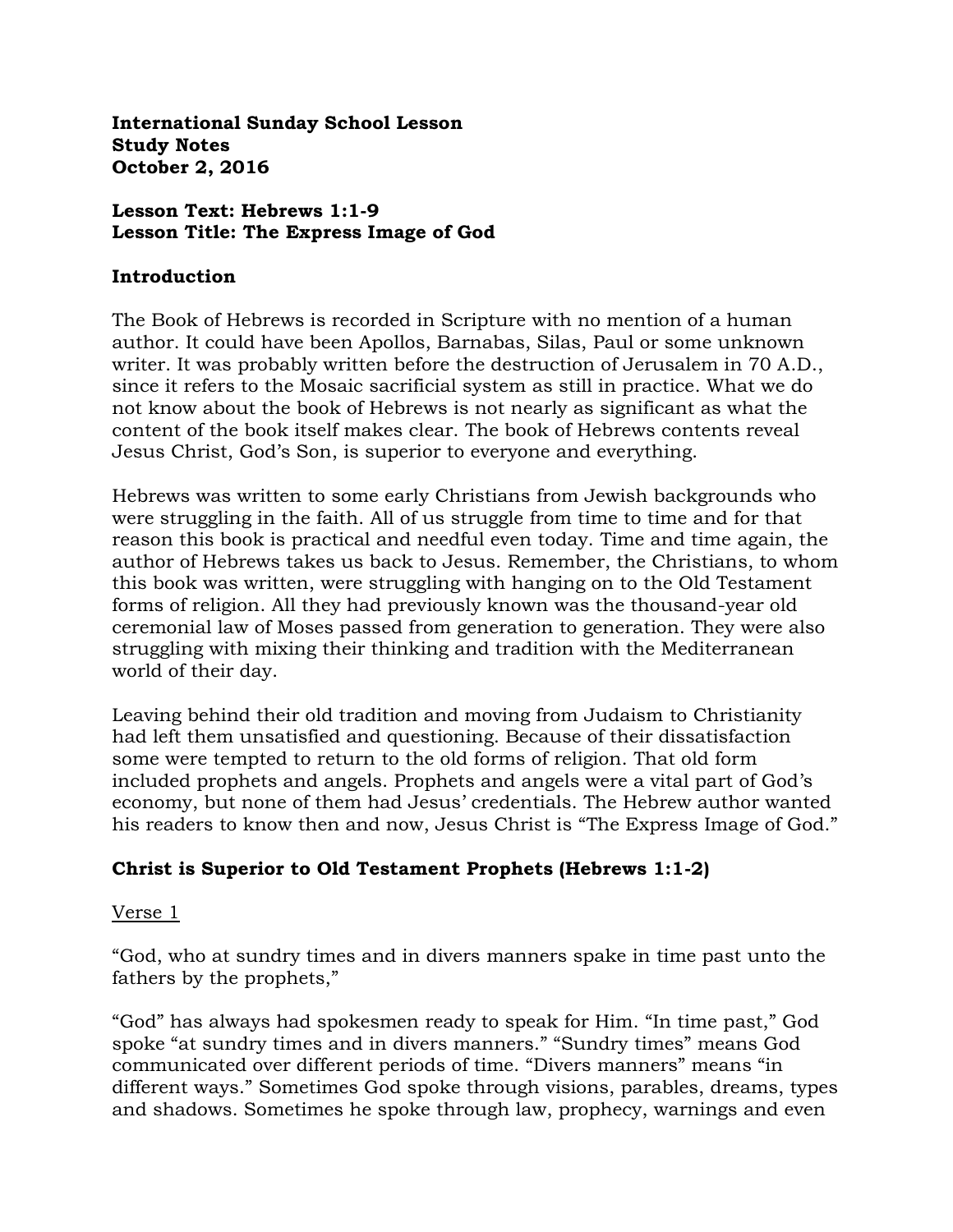#### poetry.

"Unto the fathers" primarily refers to the Jewish ancestors, but God also spoke to Gentiles which in truth means He spoke to us. "By the prophets" was God's typical way of communicating to His people as a whole. God's usual way of speaking to man was to call a prophet, give him a message, then inspire the prophet to speak or write to the people.

### Verse 2

"Hath in these last days spoken unto us by his Son, whom he hath appointed heir of all things, by whom also he made the worlds;"

"The last days" refers to the period of time from Christ's birth until He returns the second time. "Spoken unto us by his Son" is reason to rejoice and worship God's Son! God's greatest spokesman was neither a prophet nor an angel. His greatest spokesman is God's Son. Isaiah, Jeremiah, Daniel, Ezekiel, Micah and many others were great men with great messages. But when God wanted to reveal Himself fully, He spoke "by his Son" (Hebrews 1:2).

Some people in Jesus' day thought he was just a prophet (John 9:17). He was not just a prophet. God said, "Whom he hath appointed heir of all things…" The Lord Jesus Christ as God's Son, has an inherited claim to all things. God had other "heirs." Abraham was heir to everything in Canaan. Yet he was buried in a cave which was never deeded to him (Genesis 23:9). Likewise, Jesus lived in this world as a stranger, "heir of all things," yet never received it. But now, praise the Lord, He died, and rose again and is "heir of all things."

"By whom also he made the worlds" speaks of Jesus as Creator. God created all things through Jesus Christ (John 1:1-3; Ephesians 3:9; Colossians 1:16; Revelation 4:11). There are many people making numerous statements about this world today and what needs to happen in it. But, here is the question… if someone has something to say about this world, the sin in it, and the salvation needed, who should you listen too? The answer is Jesus Christ, God's Son! He created it. He owns it. It belongs to Him. So, listen to Him.

*Illus. Doctor John Phillips in his commentary on Hebrews says, "If you will not listen to Christ, God has nothing to say to you."*

# Verse 3

"Who being the brightness of his glory, and the express image of his person, and upholding all things by the word of his power, when he had by himself purged our sins, sat down on the right hand of the Majesty on high;"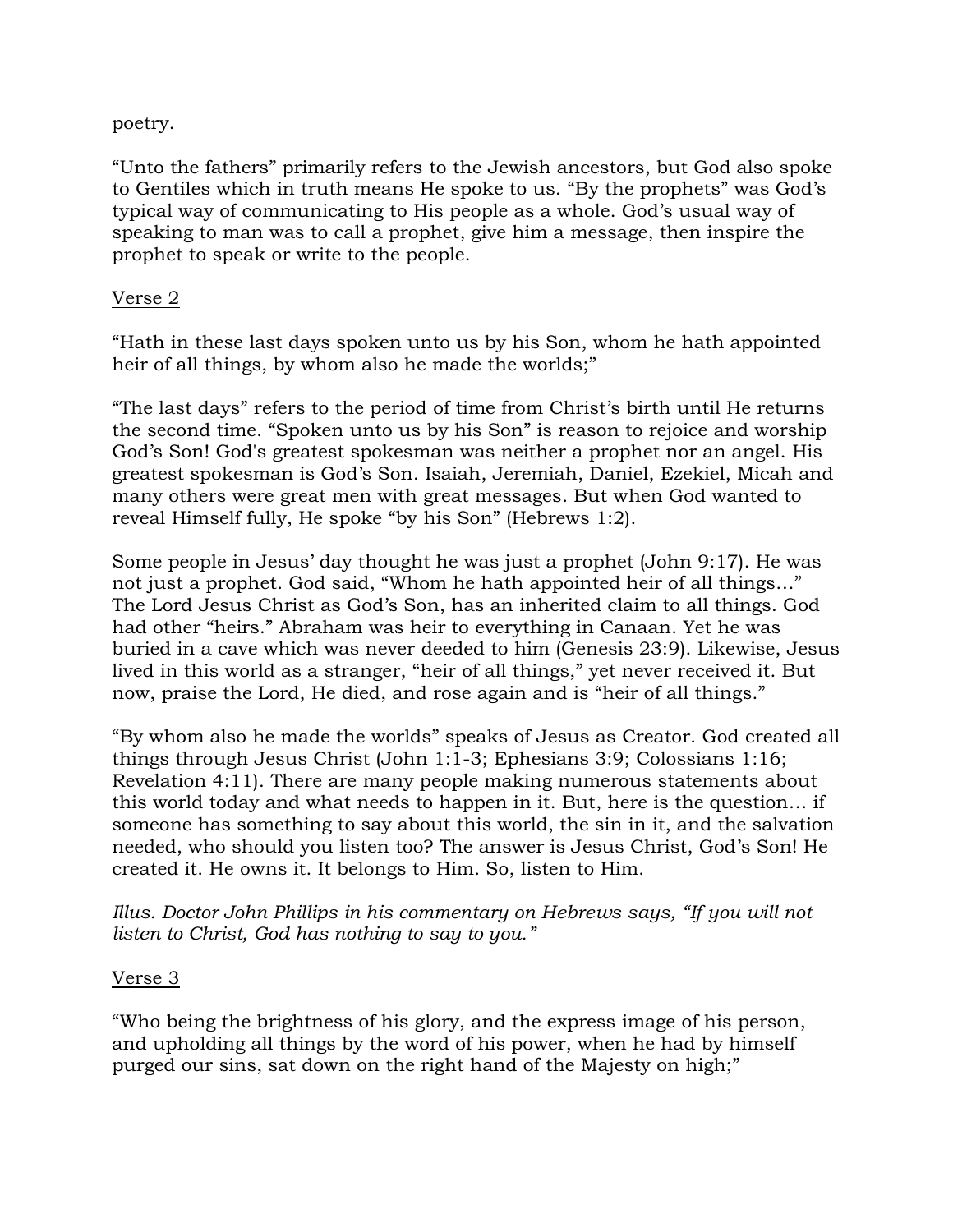Christ is "the brightness" of God's "glory." The word "brightness" means "radiance." "Glory" is all God is. Jesus is not just a mirror-like image of God the Father. He literally and actually manifested the "glory" of God the Father which would have been impossible had Jesus Christ not been God in the flesh (John 14:8-9).

"Express image of his person" means Jesus is the exact representation of God's nature. "Express image" refers to something engraved or impressed. The word was used in biblical days to speak of impressing something with a mark, a seal, or a letter. A coin bears all the intricate line engravings of the instrument used to make it. The Hebrew writer is telling his Jewish audience and us that Jesus Christ is line for line, mark for mark, the image of deity! God's deity has been reproduced in Christ's humanity. Jesus Christ is God in focus!

"Upholding all things by the word of his power" means Christ is the sustainer of all things. "Uphold" means "to bear or carry along" like a ship is moved by the wind. Through the creative and sustaining power of Jesus Christ all things are here and held together. The oceans and seas stay within their borders because Jesus Christ "holds" them there. The mountains and the valleys remain where they are because of Christ's "upholding power" (Psalm 65:6).

Christ's sustaining power comes from "the word." "Word" is the Greek word *rhema* {ree-mah}. It means "to speak, say, or utter." God spoke and it was created. God speaks and it remains.

"When he had by himself purged our sins, sat down on the right hand of the Majesty on high." Did you notice the contrast: His glory, His person, His power, and "OUR SINS?" "Our sins" required His redemption. Christ "purged our sins." The word "purged" means "purified or cleansed us from sin."

The Jewish people reading these words were familiar with purification from sin. They were familiar with the Day of Atonement and other offerings and sacrifices which removed the guilt of sin. The Hebrew author wanted his readers to know Christ alone can purify sins, something all the Old Testament sacrifices combined could never accomplish (Hebrews 10:4). Christ accomplished this "by himself." "By himself" means "alone." Since Jesus was the only sacrifice God would accept, He offered Himself.

# **Christ is Superior to Angels (Hebrews 1:4-8)**

# Verse 4

"Being made so much better than the angels, as he hath by inheritance obtained a more excellent name than they."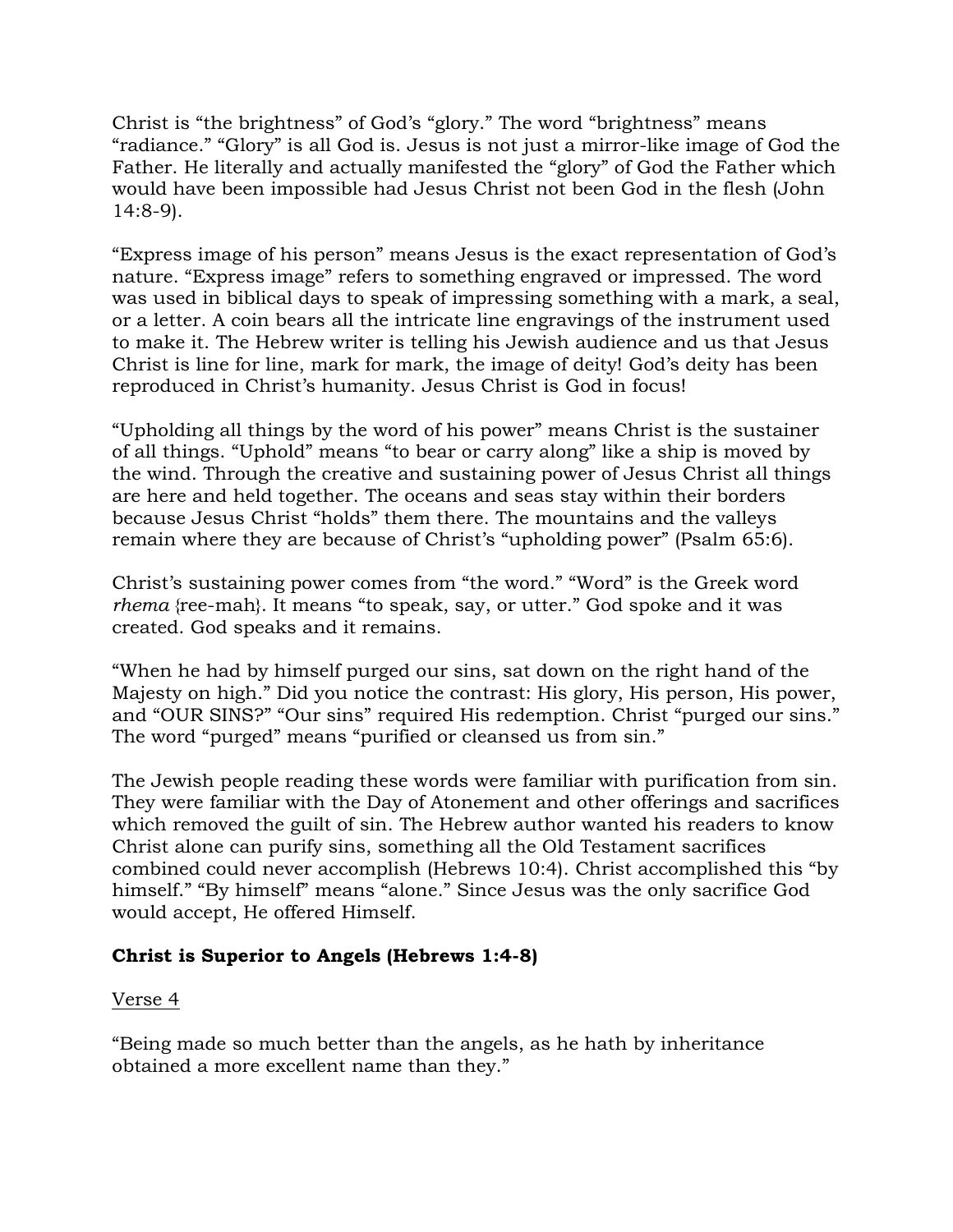Man is a wonderful and amazing creation. Man is higher than the planets, animals and material creation. But above fallen man there is another created group which ranks higher. This group is the angels.

The word "angel" means "messenger." Angels are spirit beings and although they do have some form of a body they do not have flesh or bones (1 Corinthians 15:40). Angels were all created at the same time and are capable of appearing in human body form (Matthew 28:3-4; Hebrews 13:2). Angels cannot procreate (Colossians 1:16-17). They do not increase, decrease, or die. Angels can speak, worship, serve, and move with incredible speed (Galatians 1:8; Daniel 9:21).

There are 108 references to angels in the Old Testament and 165 references in the New Testament (Revelation 5:11). They ministered to Christ and they minister to believers today. Angels desire to know about the salvation believers possess (1 Peter 1:12). How was Jesus "better than the angels?"

"Being made so much better than the angels" refers to the fact Jesus Christ for a while was made *"a little lower than the angels"* in rank or status (Hebrews 2:9). This occurred when Jesus took upon Himself the form of human flesh. "Better" means "superior." Jesus became superior to the angels when "by inheritance" he "obtained a more excellent name." "Inheritance" is something someone gives you. God gave Jesus "a more excellent name" than the angels.

Angels have names. We do not call them number 401, or number 232. They have names such as Lucifer, the "shining one." Other names recorded are Michael and Gabriel. The author is saying Jesus' name is far superior to their names. Not just the word, Jesus, but the character of the person who bore the name. By inheritance from God Christ obtained a more excellent name than anyone else.

# Verse 5

"For unto which of the angels said he at any time, Thou art my Son, this day have I begotten thee? And again, I will be to him a Father, and he shall be to me a Son?"

"Thou art my Son, this day have I begotten thee…" is a quotation of Psalm 2:7. God never spoke to any "of the angels" and called them His "Son." Not only does Jesus have a superior relationship to the Father by virtue of His name; He has a superior relationship to the Father by virtue of His position. He is the "Son" of God. Job 38:7 says, *"When the morning stars sang together, and all the sons of God shouted for joy?"* When God called angels *"the sons of God"* in Job 38:7, it was more of a generic designation than an intimate relationship.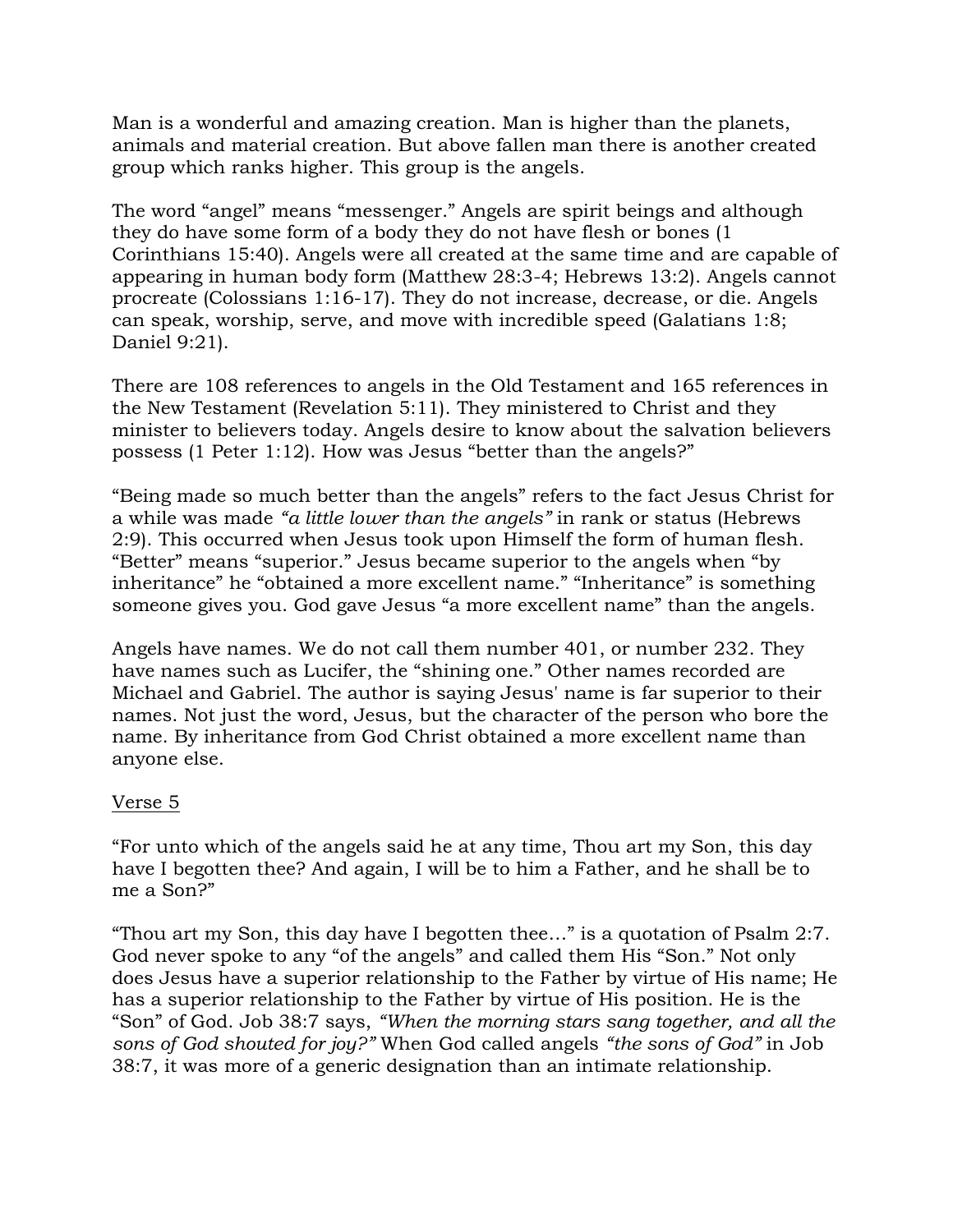"Thou art my Son, this day have I begotten thee" does not mean Christ was a created being. Jesus Christ is God and has always existed. Commenting on the words, "this day have I begotten thee," Doctor Warren W. Wiersbe writes, "Paul pinpointed the time of this 'begetting,' the resurrection of Jesus Christ (Acts 13:33). From eternity, Jesus Christ was God the Son. He humbled Himself and became Man (Philippians 2:5-6). In His resurrection, however, He glorified that humanity received from the Father and received back the eternal glory He had veiled (John 17:1, 5). The Resurrection declares: 'Jesus is God's Son!'" (Romans 1:4). *(Bible Exposition Commentary (BE Series) - New Testament, The Bible Exposition Commentary, New Testament, Volume 2.)*

"I will be to him a Father, and he shall be to be a Son" is a quotation of 2 Samuel 7:14. The immediate application in 2 Samuel 7:14 is David's experience of being Solomon's son, whom God would love and disciplined as a son (Psalm 89:27). But the ultimate application and fulfillment is Jesus Christ, the *"greater than Solomon"* (Matthew 12:42).

### Verse 6

"And again, when he bringeth in the firstbegotten into the world, he saith, And let all the angels of God worship him."

"And again, when he bringeth in the firstbegotten into the world" is a reference to the Second Coming of Jesus Christ. This is when the kingly recognition of Christ will take place resulting in open worship by the angels. The Hebrew writer identifies Christ as the "firstbegotten."

The word "firstbegotten" is the Greek word *prototokos* {pro-tot-ok-os} meaning "firstborn." However, the word "firstbegotten" does not always mean one born first. God made Solomon the "firstbegotten" or first born even though Solomon is listed tenth in the official genealogy (1 Chronicles 3:1-5; Psalm 89:27).

Commenting on this special word "firstbegotten," Doctor Woodrow Kroll writes, "Every time you come to this word, *prototokos*, the word 'firstborn,' it's modified somehow. For example, Revelation 1:5, 'firstborn of the dead.' Again, Colossians 1:15, 'firstborn of creation.' All these words show us that 'firstborn' does not mean the first thing created. He is not the first brother or the first sister. He is not the first of creation. He is the head of all these things. The firstborn of all the brothers and sisters was, in fact, the heir to everything for the father, so His heirship is not showing His birth, per se; it is showing His position as one over the rest. And I think the word 'firstborn' here clearly indicates position as opposed to birth." *(Sermon Quote: Hebrews, Our Superior Savior, 2008, Back to the Bible Broadcast).*

Verse 7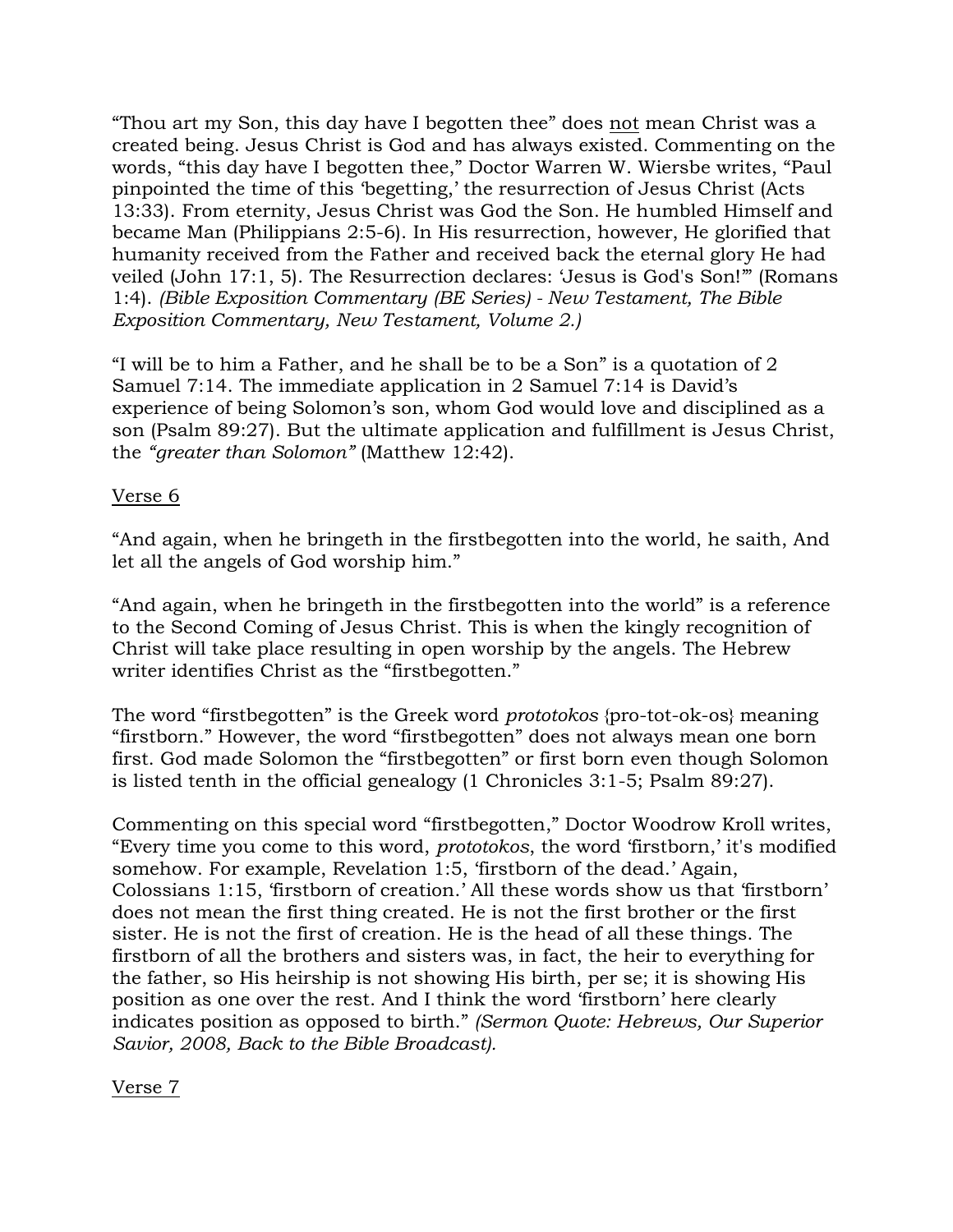"And of the angels he saith, Who maketh his angels spirits, and his ministers a flame of fire."

This verse is a quotation of Psalm 104:4, "*Who maketh his angels spirits; his ministers a flaming fire…"* Notice the word "maketh" used here and *"maketh"* in Psalm 104:4. The Hebrew writer is making a point to his readers that angels are "made" or created by God in contrast to Christ who had no creation. Angels are created "spirits" or beings made to "minister" or serve God in carrying out His will. Just as wind and fire are used to serve God and men, angels are used to serve God. But this is not true with Christ. God calls the "angels," "spirits." They are not called God's "Son."

### Verse 8

"But unto the Son he saith, Thy throne, O God, is for ever and ever: a sceptre of righteousness is the sceptre of thy kingdom."

Quoting from Psalm 45:6-7, the Hebrew author is again magnifying the deity of Christ over angels. The deity of Christ is presented here as being from the lips of God Himself in the words "But unto the Son he saith." This is God the Father talking to God the Son. God the Father addresses God the Son as "O God" and talks about the Son's "throne!" These Jewish believers knew angels ministered *around* the throne of God; they do not sit *on* the throne of God. God's Son has a "throne" that is "for ever and ever." If anyone denies Jesus Christ is God they are contradicting God Himself.

Christ also has "a sceptre of righteousness." A "sceptre of righteousness" is another sign of Christ's royal kingship and His power to rule in His kingdom. Christ's power and rule is one of "righteousness." God's Son is a ruler of integrity. Many men have promised to rule nations and kingdoms righteously only to be marred by corruption and deceit. Not so with Christ. He is a "righteous" ruler.

# **Christ is Superior to His Fellows (Hebrews 1:9)**

#### Verse 9

"Thou hast loved righteousness, and hated iniquity; therefore God, even thy God, hath anointed thee with the oil of gladness above thy fellows."

Still speaking to Christ, God says, "Thou hast loved righteousness and hated iniquity." God is saying His Son, Jesus Christ, loves "righteousness and hates iniquity." Christ delights in integrity, virtue and uprightness. He "hates iniquity" means Christ despises lawlessness. Here again, Christ is superior to the angels. Some of God's created angels chose to love righteousness and hate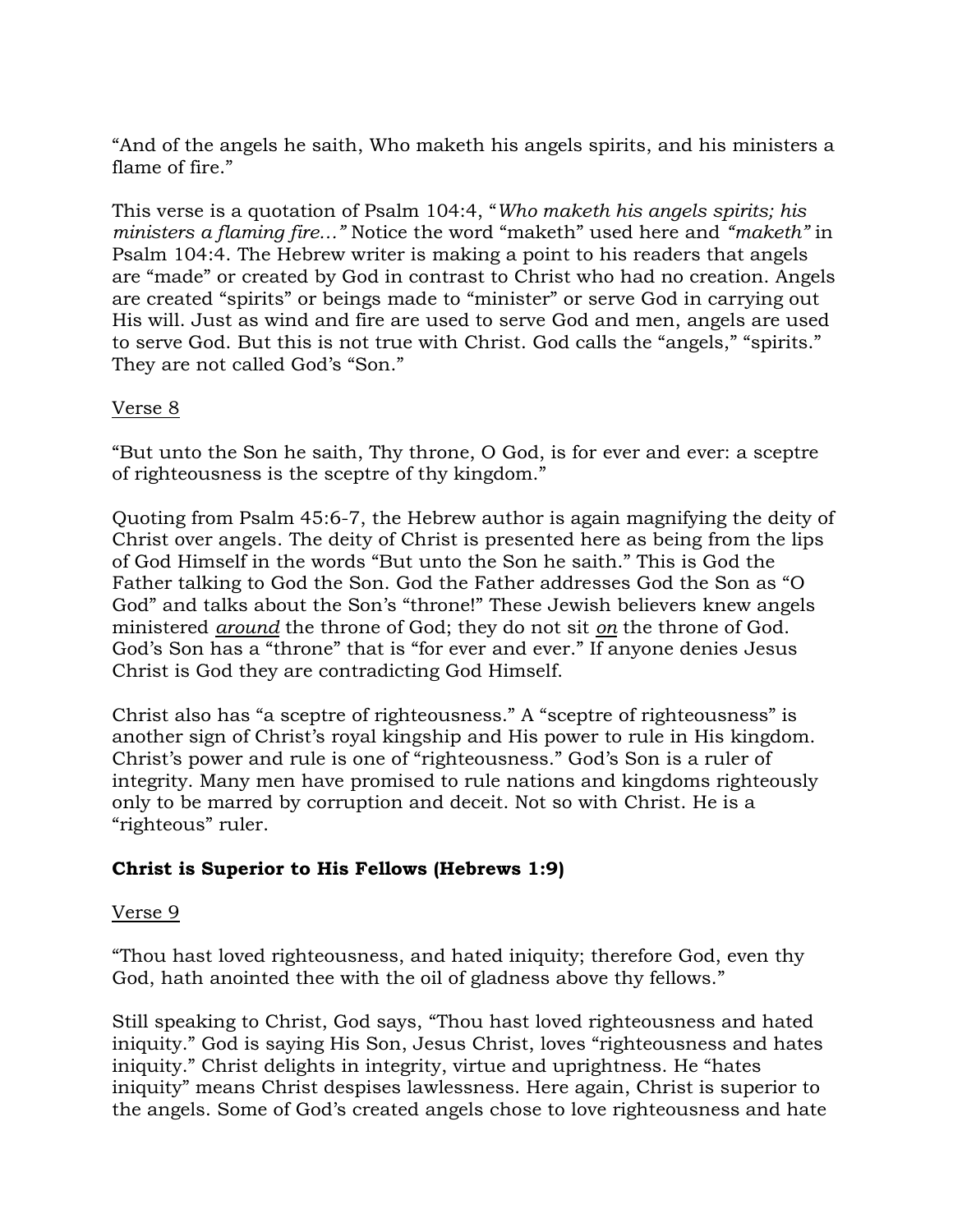iniquity. Lucifer, one of the originally created angels, chose to hate righteousness and love iniquity. He led an angelic rebellion against God and was cast out of heaven.

Because Christ "loved righteousness and hated iniquity," God "anointed" him "with the oil of gladness." God's anointing signifies recognition and approval by God for the ministry one was called to perform. Moses anointed Aaron; Samuel anointed David; Elijah anointed Elisha. God's Son, Jesus Christ has been "anointed" by God. There is no greater anointing than that.

The word "gladness" means joyful or happy. It can also be used to describe one leaping or dancing. If this "oil of gladness" is the same as the "oil" mentioned in Isaiah 61:3, it means God anointed Jesus in greater measure than He did other men. The Isaiah 61:3 passage refers to anointing those in Zion who had previously mourned.

God told His Son his "anointing" was "above thy fellows." The word "fellows" refers to Christ's partners or companions. In this context, it most likely refers to the men who were "anointed" for specific offices in the Old Testament such as prophets, priests, and kings. Think about how glad and happy David was as King of Israel. He was one of God's anointed men and wrote such jubilant and happy psalms. Yet, God's Son has been "anointed with gladness" above men like David.

# **Conclusion**

We live in a very pluralistic age when people say one god is as good as the next. When the Hebrew author said, "God hath spoken unto us by his Son," that truth refutes the Muslim teaching which says Jesus Christ was a prophet revealed by God, but the greatest revelation from God was through the prophet Mohammed. When the Hebrew author said, "By whom also he made the worlds," that truth refutes Charles T. Russell's heresy (Jehovah Witnesses) that Jesus Christ was God's first created being.

Jesus Christ does not just reveal God, He is essentially identical; that is, His nature is the same as God. There is an exact correspondence between God the Father and God the Son. He is the very image of God's substance, the "express image of his person. This truth is stressed in other texts in the New Testament. In Colossians 1:15, Paul says, *"Who is the image of the invisible God."* Paul continues in Colossians 1:16-17, *"For by him were all things created, that are in heaven, and that are in earth, visible and invisible, whether they be thrones, or dominions, or principalities, or powers: all things were created by him, and for him: And he is before all things, and by him all things consist."*